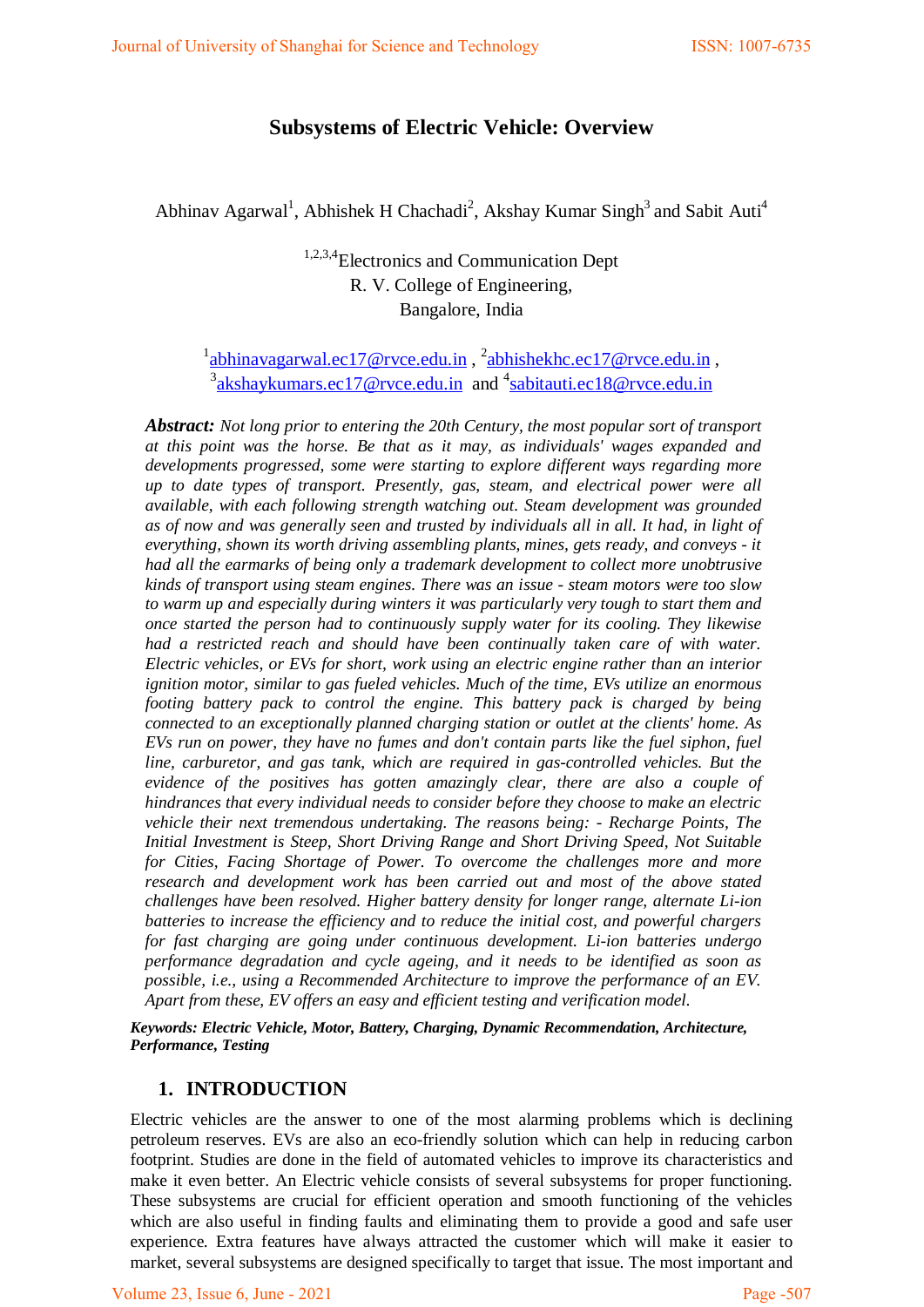crucial step before setting up the vehicle for public use is safety and functionality check along with fault detection and analysis. Hence, a safety control system is designed and installed to guarantee user safety. This is done in accordance with all the safety measures and protocols provided by the road and transport governing authorities.

Electric vehicles were first witnessed in the mid-19th century. At that time due to lack of technological advancement they were less effective as compared to the conventional IC engine vehicles. At that time, it had very short range of reach and as well as low top speed, battery life was also less, on top of that it was costly. Outcome of this was worldwide decline of their use. Now from the end of the late 20th century the concern of hydro-carbon emission and declining petroleum reserve was increasing which factored in the starting of research in alternative fuel vehicles. This has made electric vehicles more popular. Companies like Tesla and Google have already made fully electric self-driving cars. There is a lot of research work still required in this field to reach new heights.

This paper investigates the current subsystems present in the Electric vehicles and provides a detailed analysis of each of those subsystems. The study also describes the drawbacks of the present system and finally this paper sheds some light on some new ideas based on the present technology which can be implemented in the future.

### **2. Study on features of EVs Background**

The range of EVs is limited so they have to be periodically recharged. To overcome this, some of the solutions are Remote Power Transfer Using Solar Power, Wireless Charging employing Mobile Energy Distributors, Increase the Driving Range by utilizing Wind Energy. It also described the disadvantages associated in implementing solutions to improve the range of electric vehicles.[1]

There are some complexities involved in management of the availability of charging points. The authors suggested how telecommunication companies can help in management of such issues. With the widespread connectivity, telcos can support the planning of the EV charging network. Telcos can also provide analyses of traffic and streams. They can also provide cryptographic communication services to ensure security of vehicles connected to the network.[2]

A risk management framework of Electric Vehicle Charging Stations is suggested. The framework consisted of safety considerations, risk assessment techniques and its management. The work addressed the concern about the hazardous voltages appearing in Electric Vehicle Supply Equipment. It was also shown how Electric Vehicle Charging Stations are threatened by cyber-attacks.[3]

There can be a system that enables electric vehicles to sell electricity back to the power grid. The methodology adopted for this is to recharge EVs when electricity is cheap and trade energy back to the power grid when it is costly. This makes sure that the EVs are charged enough when they need to be used.[4]

Incorporation of an inbuilt charging system of electric vehicles which can charge the vehicles while they are running would be significant improvement. The designed system includes a motor installed on the front shaft which acts as the drive circuit and a generator installed on the rear shaft of the vehicle. The kinetic energy of the rotating shaft is converted into electric energy. This electrical energy charges the battery pack which acts as a source of energy for vehicles.[5]

Smart Brake model for optimized regeneration and also keeping the orientation of the vehicle intact is suggested. The model implements brake blending strategy and employs an algorithm to meet the requirements. Decision of splitting the torque requirement between the regenerative brake and conventional one is carried out by brake blending controller. The algorithm decides to split the brake demand between the electric and hydraulic actuator.[6]

 The charging strategy for an EV can decrease the costs and also improve the durability of the intelligent grid network. But there are situations where EVs are influenced by voltage security issues and working expenses. Reducing the power fluctuation level in the grid network and the charging cost for EV users is the main aim. The problem with respect to power Volume 23, Issue 6, June - 2021 **Page -508**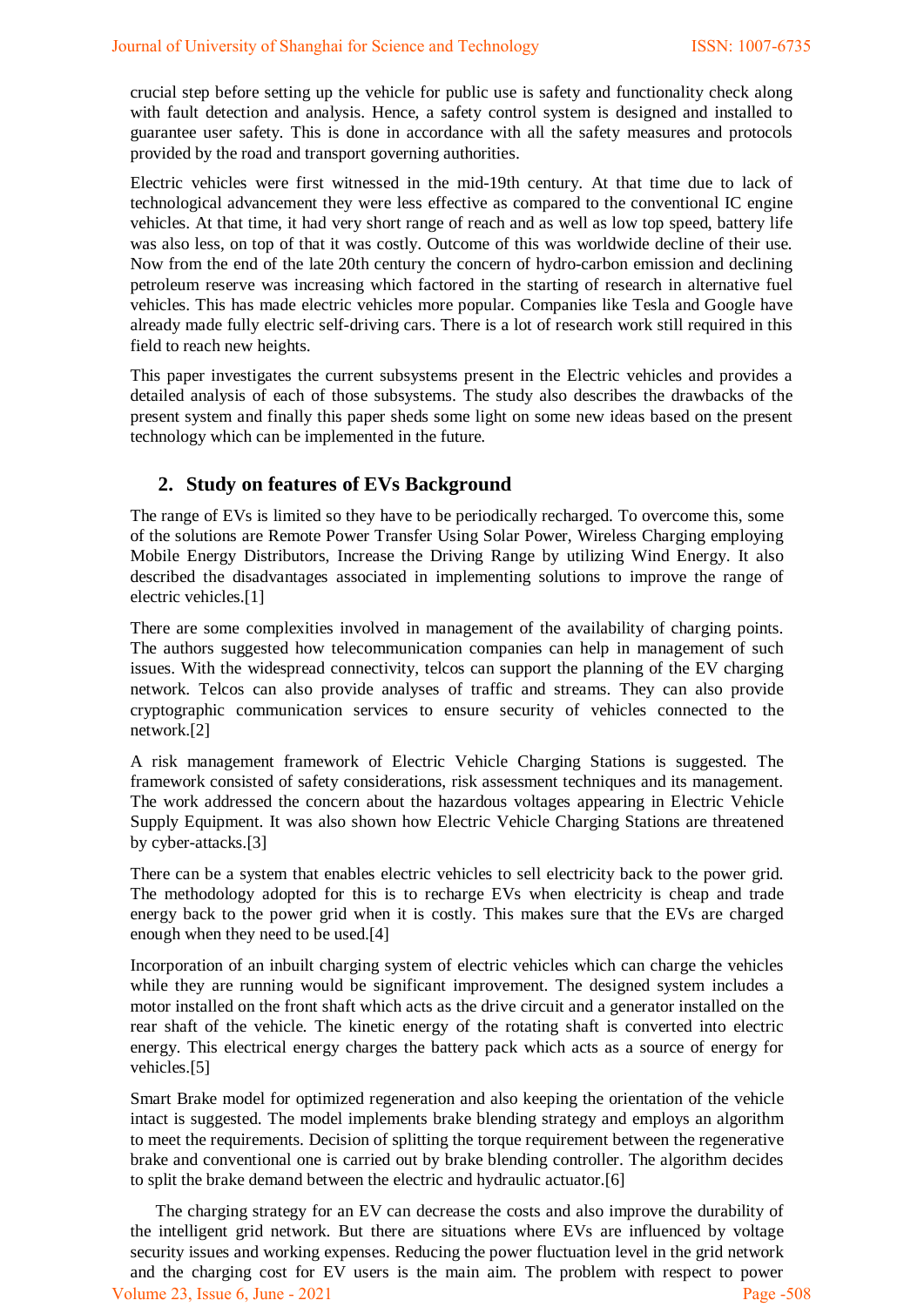fluctuation of the network smart grid system that considers EVs battery storage capacities, rate at which EV is charging, charging behavior of EV users is formulated [7]. An Adaptive-Blockchain-Based-EV participation (AdBEV) plot is utilized to reduce the power fluctuation and also reduce charging cost of EVs.

The design format adaptability and execution of the X by wire (XBW) vehicle, in a XBW electric vehicle, has more prominent defects and must be improved. To improve the above qualities the Control Configured Vehicle (CCV) guideline is executed on a XBW EV. Considering the Electric-Control System together including the mechanical part for the layout, the CCV improves the layout structure flexibility of the XBW vehicle. From the results of the input experiments,it can be seen that yaw control system improves the handling of the vehicle and stability associated with it.[8]

Considering vehicles to network grid applications, vehicles have the ability to control the power. The grid functions are developed using V2 technology. Power systems are more flexible with the integration of EVs. But, the fast growth of EVs will generate several problems in the efficient operation and control of the power system in the upcoming future [9] and can be addressed by integrating EVs with the Microgrid.

The EV-to-EV (V2V) charging enables active cooperation with charging/discharging operations between EVs. A flexible energy management protocol along with different V2V algorithms makes EVs more efficient, flexible. Smart Charging/Discharging behaviors is much needed and hence, this Flexible Management Protocol along with V2V is more efficient. Simulation results verify the improvement of the EV utilities and the Energy Consumption of the EVs using the above-mentionedmethod [10]

EVs with Lithium-ion batteries suffer from many problems like loss of performance and ageing of the battery which is going to be a great problem to the EVs since it's the power source. These problems can be caused due to the effect of the behavior of the EV user. Considering this, a Dynamic Recommendation Architecture is required to provide Recommendations in order to find these flaws as soon as possible and let the EV user know to prolong the life of the battery. Thus, a DRA has been designed and proposed [11]

Testing plays the most crucial role in development and deployment of any product in the industry. Considering the case of connected and automated vehicles (CAVs) or electric vehicles there is a lack of a symmetric framework that can generate a library consisting of all the testing scenarios. The solution to this can be generated by providing a general framework for testing scenarios library generation that is applicable for a variety of operational design domains and performance matrices [12].

With the increase in technological advancement in the field of electric drive vehicles, a new problem of electromagnetic interference (EMI) has risen. There is a need to investigate the electromagnetic compatibility of the electric vehicle according to the European standard which is ECE R10-5. Emission test is done to check the amount of EM waves emitted by the DUT and how it is affecting the surrounding. Immunity test is done to check how the electromagnetic interferences caused by the surroundings like radio waves or health instruments etc., is affecting the DUT [13].

Batteries are the most essential part of an electric vehicle hence, determining the state of health of the battery becomes important with a focus on reliable, safe and cost-effective battery operation. A method is developed to calculate the condition of the battery using a wellestablished figure of merit, 10-s discharge resistance without actually performing the laboratory test [14].

Driver security is the most essential part in the ebb and flow period. With unexpected expansion in urbanization, the quantity of mechanized vehicles on streets have expanded because of the increasing needs of the people. With that numbers of mishaps also increases and to limit the street mishaps, smart helmets are fabricated with inbuilt sensors like IR, gas sensor, load sensor, and 3-pivot accelerometer for recognizing any accidents. With every one of the sensors working consummately, the rider will actually want to turn on the vehicle. The liquor sensor relies upon the distance between sensor and mouth, the degree of liquor is identified in the body. The GPS sensor utilized is in-form ones that are available in the cell phone. Low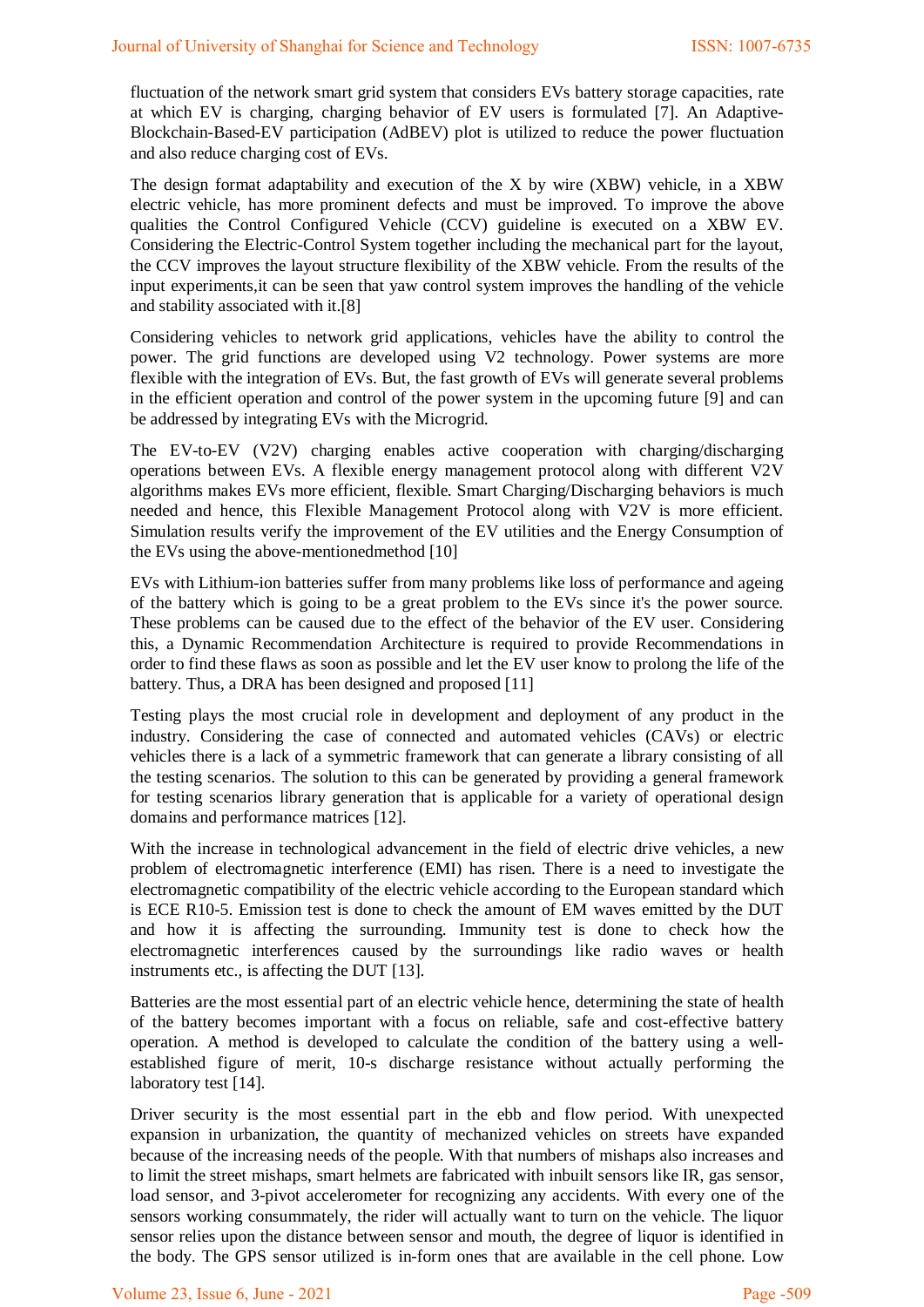versatile sign, high velocity movement, more established variant GPS modules are the fundamental driver for decreasing GPS precision. With that the 3 - pivot accelerometer had a high precision. It could recognize the accelerometer esteem up to 1.280g from the first worth. In the testing time frame, accidents discovery exactness is almost 100% [15].

Because of fast urbanization, the number of vehicles on the streets have been radically expanding because of which the contamination level likewise increases. What's more, Fossil fuel saves are on the verge of depletion, which is due to great number of IC engine vehicles out and about. Numerous investigations show that mixed electric vehicles are better than ordinary IC motor driven vehicles. The Quick Adoption and Manufacturing of Hybrid and Electric Vehicles (FAME) plan was presented in 2015 by the Government of India to advance crossover and electric vehicles. The HEV do accompanies a few drawbacks, the significant ones are the high introductory speculation cost which may cause issues from the three-wheeler proprietors since most of the individuals are from working class family. A minimal expense retrofit unit for changing traditional IC motor three-wheelers over to half breed electric threewheeler will draw in a great deal of clients as a result of the extensive improvement in vehicle proficiency absent a lot of extra ventures [16].

## **3. Research Methodology**

Every insurance policy consists of five parts: declarations, insuring agreements, definitions, exclusions and conditions. These days many policies contain a sixth part: endorsements. Each of these have their own importance which is important tounderstand.

#### **3.1 Range of EVs**

Electric Vehicles (EVs) are effective, cost less and emit less than Internal Combustion Engines. Many people use EVs to attract attention and not as a real mode of daily transport because of their small range. To overcome this problem, solutions which can improve their range significantly are suggested.

#### **3.1.1 Remote Power Transfer Using Solar Power**

This solution includes a transmitter and a receiver coil. The coil should safeguard electromagnetic waves from gadgets like portable telephones. These coils are positioned in CAM (Cement Asphalt Mortar) streets. An IR sensor is utilized to distinguish the presence of EV for the charging to occur.

#### **3.1.2 Wireless Charging employing Mobile Energy Distributors**

This incorporates wireless Charging utilizing mobile energy distributors. This is a device which supplies electricity on the go. Sewer vent covers will be utilized as charging stations and mobile energy distributors are customized to take a course on which the distributors will charge during their drive. Distributors go about as fuel sources to EVs that need charging. The vehicle requiring the charge will move toward the suitable truck.

### **3.1.3 Increase the Driving Range by utilizing Wind Energy**

The body of the vehicle can be embedded with a wind turbine. The battery of the EV will be connected to this turbine. When the wind strikes the turbine, it will charge the battery. This can lead to improving the vehicle's range.

#### **3.2 Braking System of EVs**

The quantities of mishaps occurring on our streets have dramatically expanded in the course of the last not many a long time making the streets an exceptionally perilous spot for both the people on foot just as the riders. In contrast to four-wheelers, the significant issue in regards to two wheelers are the equilibrium factor during the slowing down measure, which if runs wild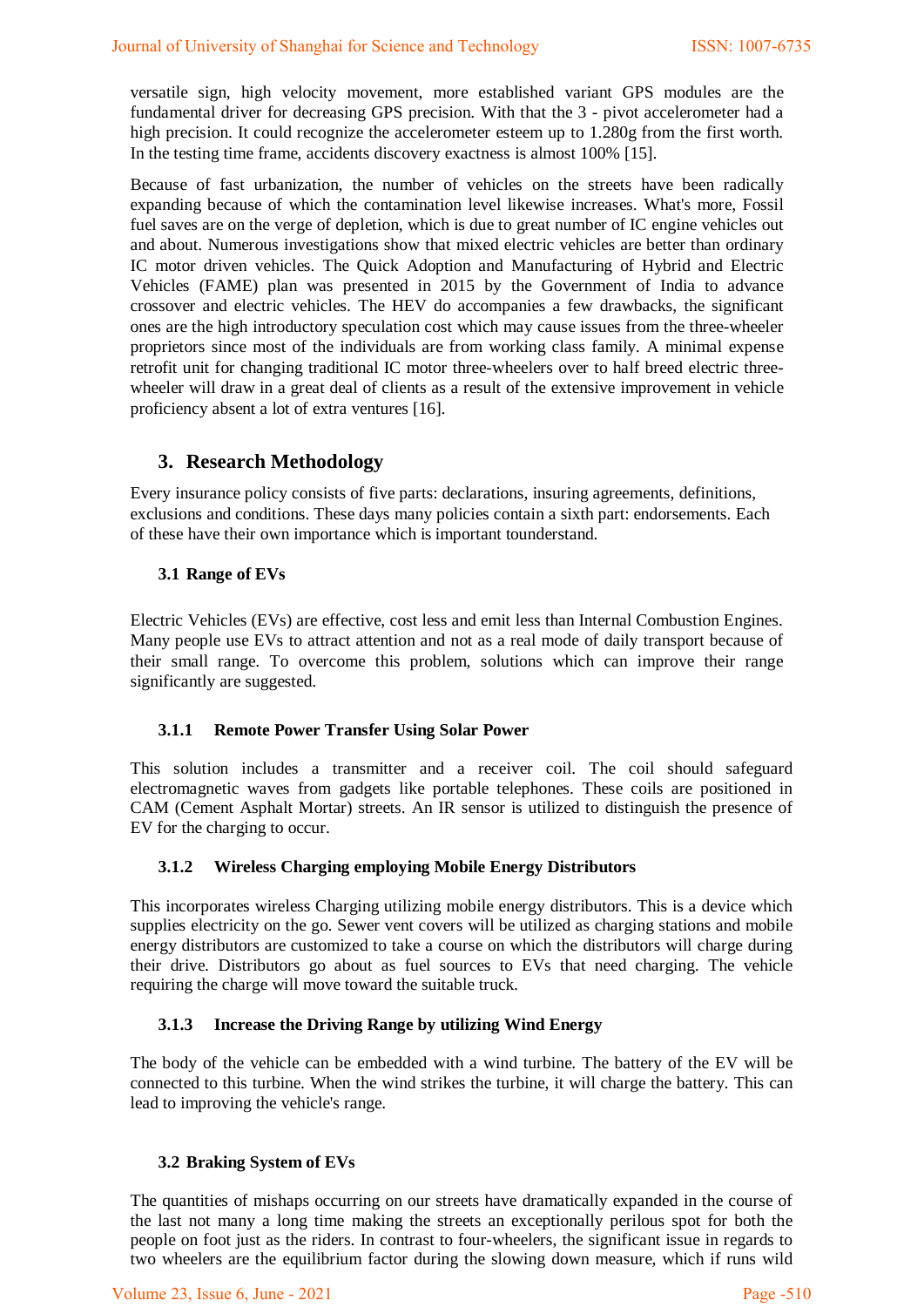can cause serious issues.

A programmed stopping mechanism has been created which gives exact outcomes and can be basically placed into utilization even in the vehicles for the crippled, where the balance factor is invalidated in view of the extra balance-wheels given. The framework can additionally be carried out in like manner bikes with the assistance of self-adjusting innovation. The Whole System is divided into following units:

#### **3.2.1 Sensing unit**

Gadgets or modules, whose main role is to distinguish varieties and changes in the climate and pass the data to other electronic gadgets and processors are named as sensors. Significant ones being ultrasonic sensors, Infrared sensors, radars, etc. They find their significance in a few fields including autos, clinical applications, military applications, and so forth.

#### **3.2.2 Braking Unit**

Ultrasonic sensors modified by Arduino are set in front of the vehicle to give the separation from any snag inside the predetermined reach. This data is utilized to control the DC engine which pulls the brake switch in the introduced slowing mechanism.

#### **3.2.2 Alarming Unit**

The fundamental signs to be given is perhaps the most significant thought to keep away from an impact on the street with any impending vehicle, especially from behind. The caution officer comes right into it before the slowing down interaction and capacities as a notice to the driver about a conceivable impact that could occur except if a momentary move is made and furthermore to show to the driver behind conceivable slowing down to stay away from additional crashes from behind.

#### **3.3 Battery Technology of EVs**

The most expensive part in an EV is their Lithium-ion batteries, a huge segment of the expense of such a vehicle notwithstanding the way that their expense is dropping due to improvements. They have higher life expectancy, more efficient and have high energy density. While having a few benefits, batteries degrade and as time goes on and use, which impedes their performance. In like manner, Li-ion batteries should provide safety and reliability as well as reduce degradation of cells. Due to usage behavior EV users get affected by battery degradation. Thus, client actions which degrade the battery in an unconventional way must be recognized. To identify the battery degradation and its ageing we need a Recommendation Architecture helping the EV user to increase the life of a Battery.

A Dynamic Recommendation Architecture (DRA) is required to create dynamic suggestions to the EV user. It is a design dependent on logical decisions. The information stream and fundamental logic is utilized to execute this DRA. We get Recommendations from previous driving data and this information is stored utilizing an On-Board Diagnostics to Bluetooth connector. Further information sources are utilized, which are GPS just as a charging station and the board framework. These give data about driven courses and insights about performed charging measures at various charging stations.

EV receives the GPS data on an android tablet, which is utilized as a transmitting node between time series and on-board diagnostics buffer in the recommendation engine. The dynamic recommendation architecture takes raw time data from the sources and stores them in a buffer. Preprocessing module receives the buffered data and the data is abstracted. Charging as well as usage behavior is obtained.

#### **3.4 Testing of EVs:**

A testing subsystem is dedicated to check the vehicle before deployment.The subsystems generate a testing scenario library which is applicable **for a** variety of operational design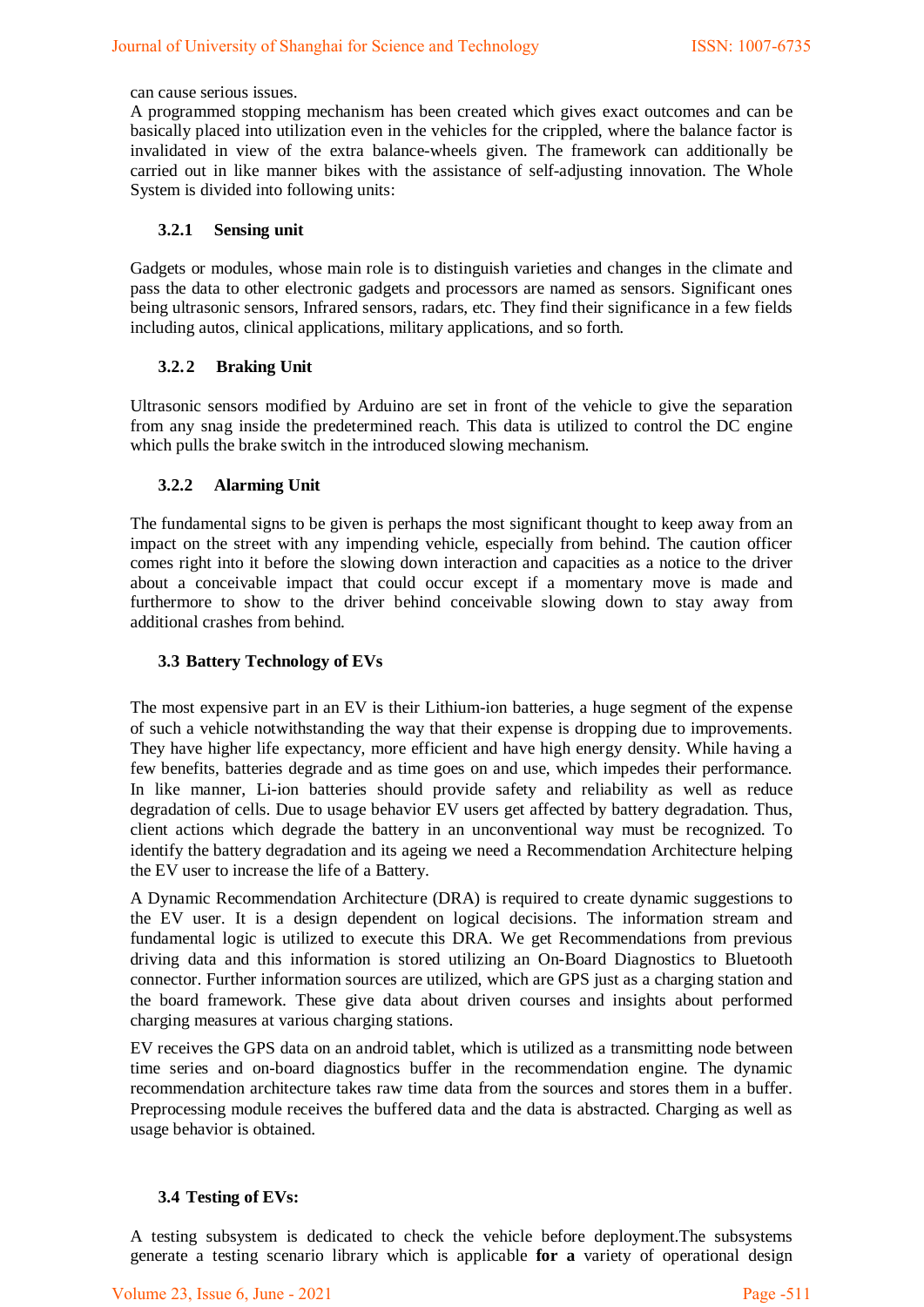domains and performance matrix. A four-step process is used to attain the required general framework.

First the most important step is Scenario Description, which includes testing scenario parameterization along with decision variables definitions. This is done by listing all the factors which are influencing the testing scenario.

Secondly, Metric Design is done. Performance metrics are defined for determining the aspects responsible for vehicle evaluation. This paper focuses on functionality, mobility, comfort and most importantly rider's safety. Performance index estimation is done to quantify all the performance metrics. For e.g., for safety performance Accident rate is calculated and for functionality performance failure rate is evaluated.

Third step deals with Library Generation for a given performance metric. The idea is to formulate a significance function which assigns an importance value to a given testing scenario. The testing scenario will only be included in the library if its importance value exceeds a certain threshold. Here the significance of the testing scenario is defined by the criticality measure. Criticality measure consists of exposure frequency (estimated from Naturalistic Driving DATA, NDD) and Maneuver challenge.

Lastly the CAV evaluation is done by it with the generated testing scenario library. This further includes three steps: Sampling testing scenario from the library then, performing the test and estimating the performance indices from the result.

#### **4. Discussion**

As the range was discussed in the previous section, a significant increase in it can be achieved if the inbuilt infrastructure and hardware is improved. A motor consists of different types of losses. If the quality of winding is improved, one can reduce the losses and improve efficiency. Also, by improving the storage technology i.e., by using Hydrogen Fuel Cells and Ultracapacitors a good increase in the efficiency can be achieved. Ultra- capacitors have faster response time and Hydrogen Fuel cells have high energy densities. All these benefits combined, efficiency and range of the electric vehicles can be drastically improved.

The Dynamic Recommendation Architecture provides the data which is processed and it is received using an OBD using Bluetooth Adapter, instead a cloud database can be created and can be stored additionally. Later on, GPS data is sent to android Tablet, but if it is stored in a cloud database, we can access data from mobile devices or Personal computers and process them accordingly. Thus, making DRA much more efficient and extensible from the previous DRA proposed [12].

Testing plays a very important role in manufacturing and deployment of any industrial products. A subsystem dedicated entirely for this will definitely make things more organized and efficient. To automate the whole testing process one efficient way is to connect all the measurement and testing devices over a network. Different devices are used to imitate the different parts of a vehicle for testing, like programmable power supply is used to imitate throttle control action of an actual electric vehicle. Simulation of a real world on road testing becomes easier when all the devices are connected over a single network. An application program can easily control the testing procedure with the help of testing scenario library generation [13]. Automation in testing will save time and increase accuracy as there is less occurrence of human error.

#### **5. Conclusion**

It is evident that EV are the future of transport and travel. From manufacturing till deployment of the vehicle there are several subsystems involved to make it even better. Battery plays the most important role replacing the conventional source of fuel i.e., petroleum. Recharging and battery cycle comes into picture, Dynamic Recommendation Architecture is required with cloud database to identify the Battery degradation and cycle ageing in order to determine the battery flaws and correct them as soon as possible. Additionally fault detection is crucial in EVs hence a subsystem is dedicated solely for the same. This dedicated subsystem provides automation in testing which increases the accuracy of testing and decreases time to market. On road testing is costly hence simulation of real-world scenarios will somewhat reduce the overall cost. In future, there is a scope to eliminate on road testing and perform simulation on